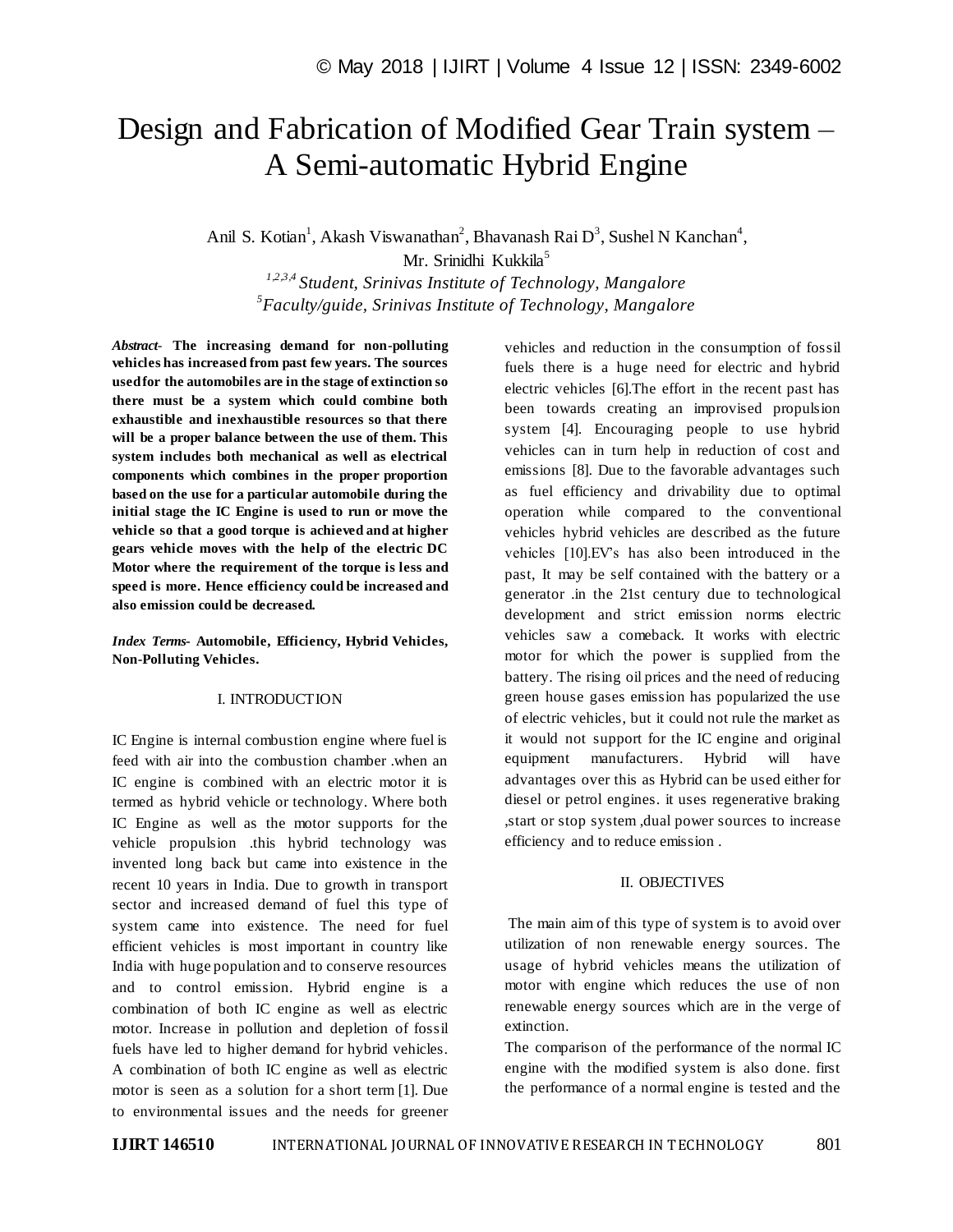results is compared with results obtained from the modified system.

Imparting this technology to light duty vehicles, since most of the commercial vehicles run on diesel the fuel consumption and emission is supposedly more with the introduction of this type of system the utilization of fuel as well as emission is comparatively low. This system can be used basically for delivery vans or mail vans for shorter distance.

Improvising the overall fuel efficiency of the vehicle by the introduction of this system since only the first two gears need fuel the rest run by a motor so the fuel efficiency of the vehicle is increased

Minimizing the pollution or hazardous gases like CO2, CO, As the use of petrol or diesel may involve the production of harmful pollutants like carbon monoxide and carbon dioxide this system not only reduces the pollution but provides the same functions as that of a normal IC engine

## III. METHODOLOGY



### Fig. 1: Methodology

Procurement of IC Engines: A basic internal combustion engine of about 98cc is taken for this prototype. i.e. Of two wheeler vehicle. Where the engine is removed from the vehicle or separated.

Simple Design of Prototype: A simple design sketch made to place the components in correct position.

Design Calculation: Gear ratio for specific gears must be calculated and even timing must be checked to shift the IC engine to motor and vice versa.

Fabrication of the Prototype: First a basement for engine is made. The casing of engine clutch and gearbox is opened from both sides. The multi-plate clutch is removed. The gear pinion is soldered for when reaching third gear and arrangement for wire to be bought in also made. The wire is placed and is given to negative terminal and the casing is closed. The motor is fixed with a stand above the engine and it is connected to the output shaft with the help of the chain. Throttle for both engine as well as motor is set.

## IV. WORKING



Fig. 2: Working Principle

There are two stages in this system. The following are the stages involved:

- Working By IC Engine.
- Working By DC Motor.

In this system it is combined work of both IC engine and DC Motor which is arranged for a purpose. In the first gear the IC engine or the vehicle runs with the fuel and even in the second gear there is no change made when the third gear is applied, the ignition is cut off and the motor starts working this is achieved by making a arrangement in the pinion gear where when third gear is applied it closes the circuit for the motor and a switch is fixed to the ignition or the CDI to turn it on and off.

### V. DESIGN AND CALCULATION

*Calculation of Gear Ratio*: Gear Ratio is the ratio of the number of turns the output shaft makes when the input shaft turns once. It is defined as the ratio of driven gear by driver gear. The gear used here is for the transmission of power from DC Motor to output shaft. The Gear is selected based on the no of teeth's required for the transmission of power from motor to wheels.

GEAR RATIO  $=\frac{D}{D}$ D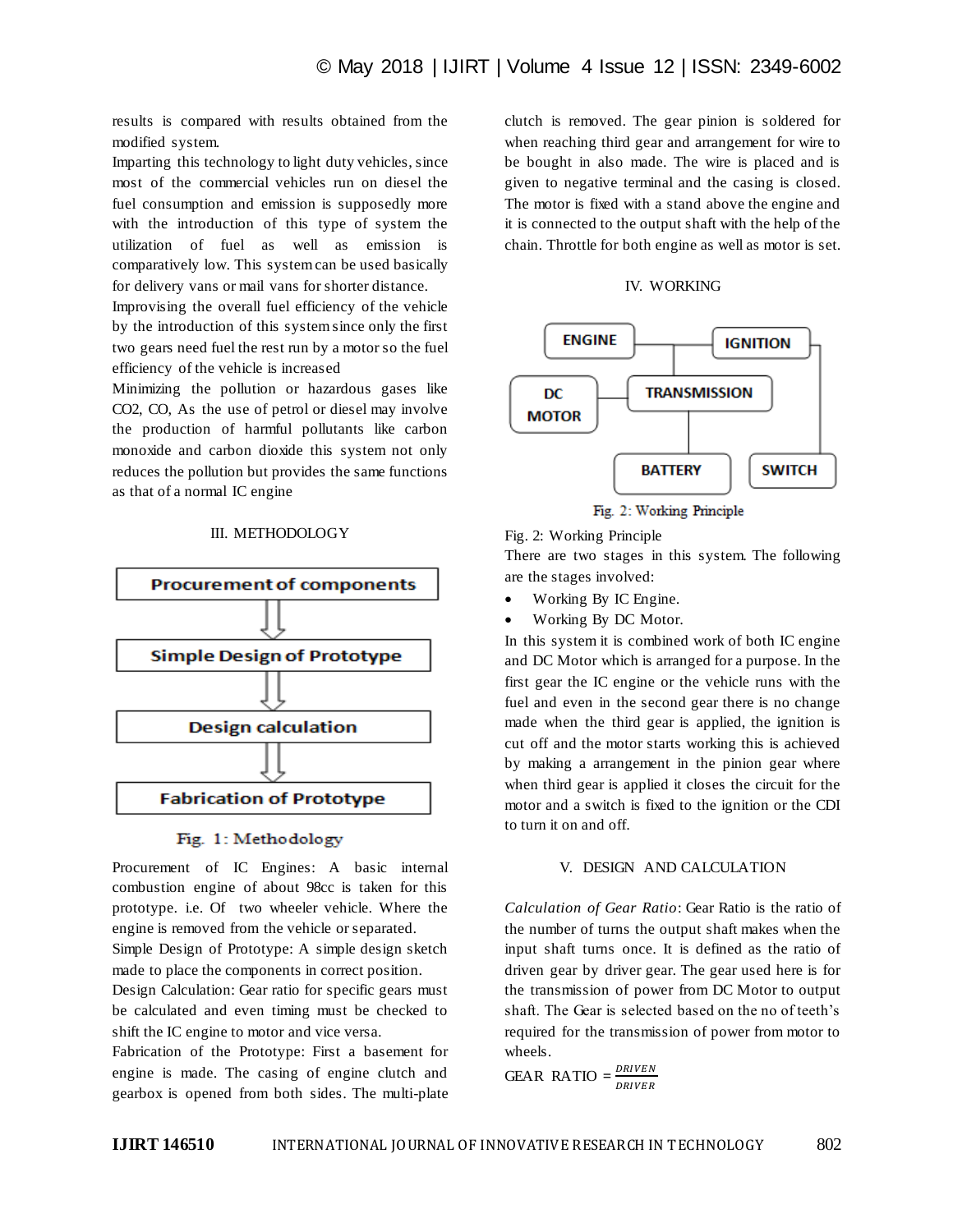|  |  | Table 1: Calculated gear ratio |  |
|--|--|--------------------------------|--|
|--|--|--------------------------------|--|

| Gears  | Gear Ratio |
|--------|------------|
| Driver |            |
| Driven |            |

## VI. FABRICATION

*PMDC Motor:* A 500 watt PMDC motor 24V is used in this system. As soon as the third gear is shifted the motor switches on and when the first gear is shifted to again then the motor switches off.



## Fig. 3: PMDC Motor

*Potentiometer:* This device is used to control the speed of the DC Motor. This is three terminal resistors with a sliding or rotating contacts that for an adjustable voltage divider. If only two terminals are used, one end and the wiper, it acts as a variable resistor or rheostat. A potentiometer of resistance 4.7K-ohms is used



Fig. 4: Potentiometer

*Lead Acid Battery:* The battery is used to power the motor or run the motor. A 12V battery is used in this system.

*Engine:* An Engine with displacement of 100cc which will be able to produce 7.3 PS power which will be able to provide the initial torque for the system.



Fig. 5: Engine

*Gear:* The gear is used to transfer the power from the dc motor to output shaft. The spur gear used consists of 14 teeth's.

*Switch:* The switch mechanism is a controller which switches on and off the ignition when the motor is switched on and off.

Fabrication includes the procurement, modification and assembling of components in a proper way according to the planned design. Using trial and error method the motor is fixed in such a way that there is no power loss. The switch is placed between ignition and the motor so that automatic cutoff of ignition takes place when the third gear is applied.



Fig. 6: Fabricated Model

## VI. RESULTS AND DISCUSSION

*Results:* The fuel is not used in third gear since it runs through the DC motor and most of the fuel is saved. Since it is a higher gear we probably shift to higher gear after gaining some speed.

 The DC motor switches on immediately after when the third gear is applied, there is no delay in it. As we can see in the timing check it switches on at 0.99 seconds which is quite a good response and it may also depend on the rider.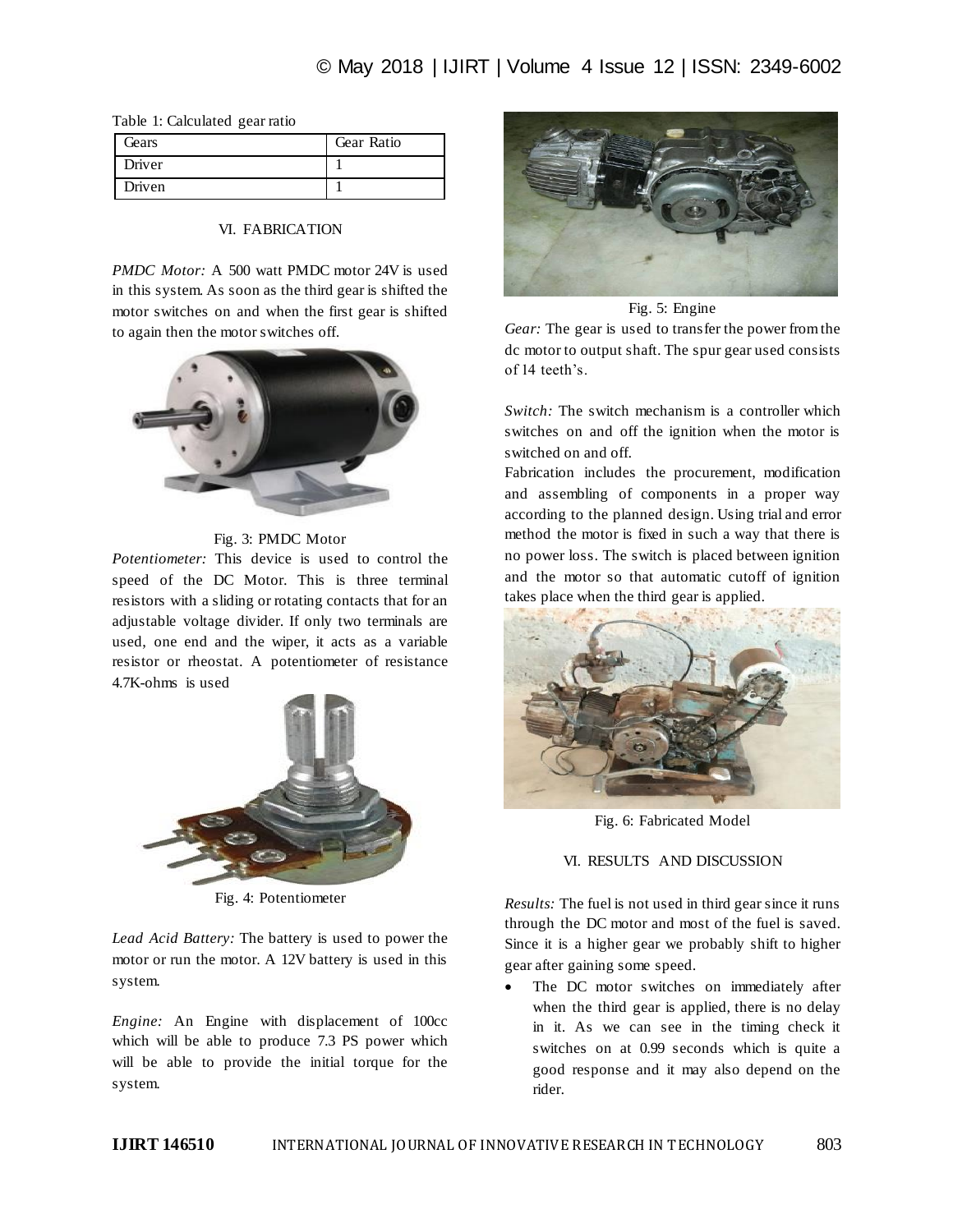- Battery could be simultaneously charged by the alternator or a dynamo if the arrangement is made for it and can also attain maximum range.
- Combustion will not be taking in the third gear or the higher gear there so there will be no emission or pollution, since the ignition will be cut off from the engine in third gear.
- Noise will also be reduced in some amount and also it would be a electric vehicle in higher gears

Discussions: This type of modifications can bring change in modern vehicles and also day today life .since it fully does not use the IC engine it saves fuel and also reduces emission by one side .this type of system can be used in low load carrying vehicles from two-wheeler to four-wheeler depending upon the use. The rising cost of fuel and increased emission standards this type of system can bring a great advantage to automakers as well as the customers. Since roads are getting better both in rural and urban areas the speed which can be achieved to a vehicle as fast as to get in to higher gear also increases .lower gear may give torque which will be sufficient to the vehicle to move forward and later after attaining certain speed torque may not be required as full as much, where speed will be an important factor. Increasing fuel efficiency and lower emissions would be a great factor for achieving this. There are types of hybrid vehicle technology known but they are not efficient and cost effective so need for the good and effective technology to support both manufacturers and customers. EV's don't have a longer range but when this system is used the vehicles will have a longer range for travel and immediate refilling is not required or even refill stations are not required everywhere.

### VII. CONCLUSION AND FUTURE SCOPE

The conclusion of the project is that many new technologies and innovations are going on and are also introduced but we have made it to a different arrangement of both engine and the electric motor .The arrangement for torque, speed and efficiency and also emission norm purposes. These types of systems are made but don't find that much efficient when compared. It takes years to adopt for a new technology in country like India but this type of systems can be a major advantage in adopting because with the available systems used currently we have just modified it. The works are made physically and some type of deletion and addition have been taken place to achieve the aim .additional functions may have included like automatic switches and display for the indication of the shifting of gears and motor.

Increasing demand of fuel day by day tends to end the reserve fuels also, so it would be a better option in the future. When an IC Engine vehicle is compared with this system, These types of system are better in terms of less pollution. In future this type of system may come in to use because we cannot completely eliminate IC engines. R&D on this type of field would be a good field of research, Consumption of fuel for a particular vehicle would be less in this case. This system can be incorporated into LCV but this system can solve the problem of range using a normal electric commercial vehicle since this system includes an IC engine and the required torque can be obtained since it is the most important thing for an LCV. The initial pickup and torque can be obtained from the engine in the first two gears and the rest speed will be managed by the DC motor.

### REFERENCES

- [1] Amin Paykani and Mohammad Taghi Shervani-Tabar "A comparative study of hybrid electric vehicle fuel consumption over diverse driving cycles", Theoretical & applied mechanics letters 1, 052005 (2011).
- [2] Mrs. Madhwi Kumari Dr. P. R. Thakura "Design and Estimation of Drive Train Components of Hybrid Electric Vehicle HEV", Research gate (2014).
- [3] Khwaja M. Rahman and Hamid A. Toliyat "Propulsion System Design of Electric and Hybrid Vehicles Due to environmental issues", IEEE transactions on industrial electronics, VOL. 44, NO. 1,(1997).
- [4] Ram teen Sioshansiand Paul Denholm "Emissions Impacts and Benefits of Plug-in Hybrid Electric Vehicles and Vehicle to Grid Plug in hybrid vehicles (PHEV)"
- [5] P. Sivakumar, Rajaseeli Reginald et al "Configuration Study of Hybrid Electric Power